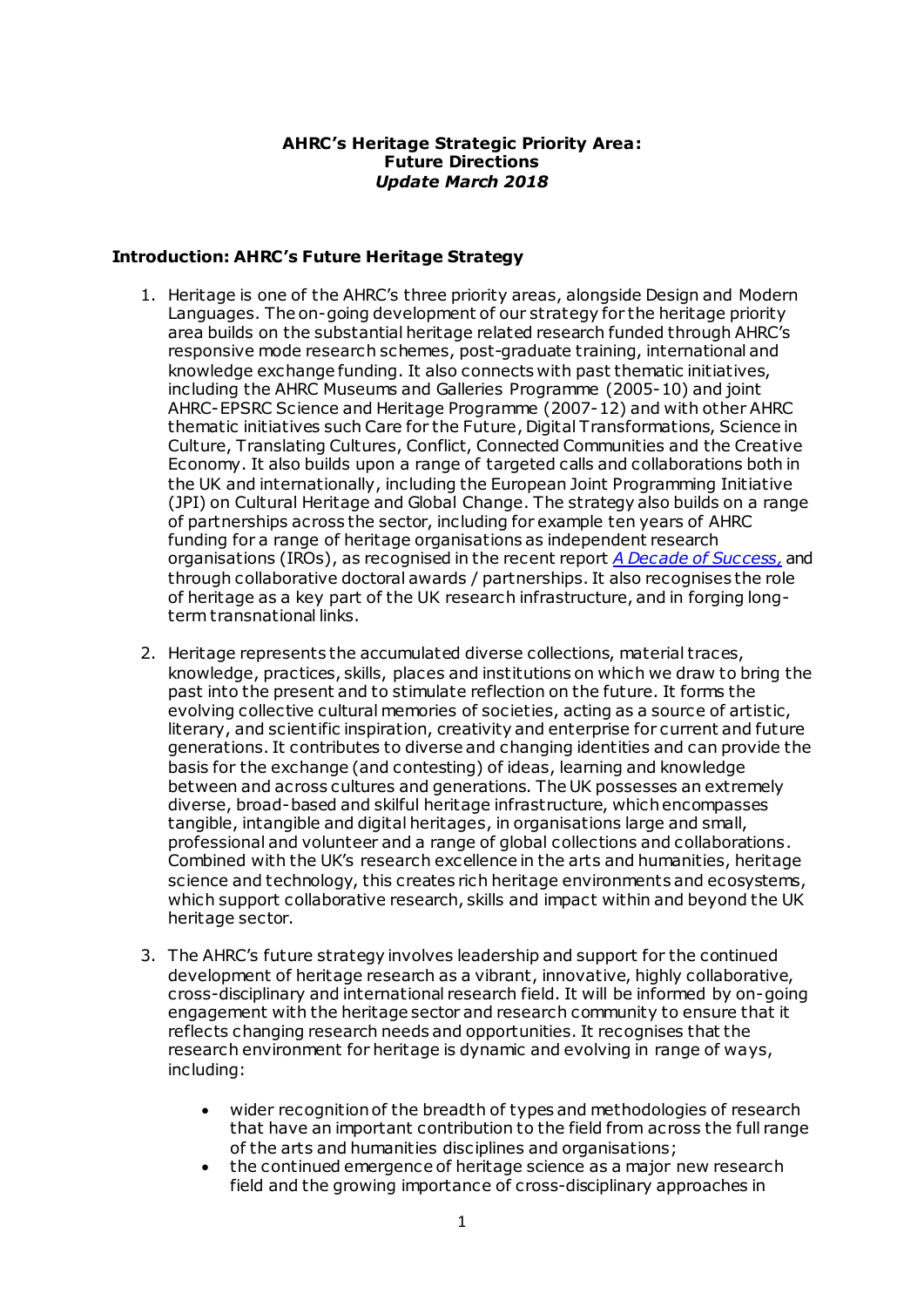heritage research, and innovative intersections with advances in science and technology (e.g. in scanning, dating, materials, etc.)

- capitalising on the opportunities created for the heritage sector by developments in digital technologies, data management and analytics and in fields such visualisation, immersive experience, text and data mining, use of AI and machine learning and community engagement;
- the emergence of new requirements for research skills and infrastructure to underpin research innovation (e.g. in terms of data and collections management, access to facilities and mobile technologies, sharing of expertise globally, etc.);
- the strengthening interconnections between research, policy and practice, both in the UK and internationally and increasing moves towards research co-design and co-production with heritage institutions and practitioners as a part of 'heritage ecosystems' and the growing opportunities for pathways to research impact and wider benefits both within the heritage sector and beyond;
- the growth of participatory approaches to heritage research involving diverse publics and communities;
- the increasing diversity of heritages and the heritage sector and research challenges around sustainability created by the growth in the diversity and scale of 'heritage' assets;
- wider understanding of the cultural, economic and societal value of heritage and heritage research and skills and the innovative uses of heritage (e.g. in creative and digital economies) and emerging policy and practice agendas this is stimulating;
- the growth of international collaborative opportunities and heritage as a global research field, the importance transnational research agendas and intersections with wider global societal challenges;
- the need to balance and broaden the scope and understanding of the UK regional heritage agenda, including new uses of heritage in education, placemaking, local agendas and interaction with the creative industries;
- increasing scope for research collaboration and innovation with IROs and heritage organisations to address enduring and emerging c hallenges and support innovation (e.g. in relation to use of collections).
- 4. The strategy for the AHRC's heritage priority area is seen to be evolving rather than fixed, adapting and responding to continuing consultations, dialogue and emerging developments. As the strategy develops we will aim to lead research collaborations across the diverse heritage sector and with other relevant organisations, both in the UK and internationally, working with partners to support the development of the capabilities, facilities and skills needed to underpin research innovation in this field and build strong pathways to impact<sup>1</sup>.
- 5. The heritage sector forms an integral and vital part of a much wider and highly dynamic cultural and creative ecosystem and economy, and its changing role in UK and global society needs to be considered in wider cultural, social and economic contexts. This strategy therefore interconnects with wider AHRC strategy, including the work of the Heritage Priority Area Leadership Fellow, collaboration with IROs and Collaborative Doctoral Partnership scheme. The AHRC is uniquely well placed to lead thinking about heritage research in its widest sense and to address cross-cutting, inter-connected and transnational issues.

 $\overline{a}$ 

<sup>&</sup>lt;sup>1</sup> The strategy deliberately takes a broad view of cultural heritage (incorporating the tangible, intangible, digital, intellectual, artistic etc. and the connections between them) and of heritage-related processes, whilst recognising that there are important research and practice issues surrounding the conceptualisation and use of the term 'heritage'.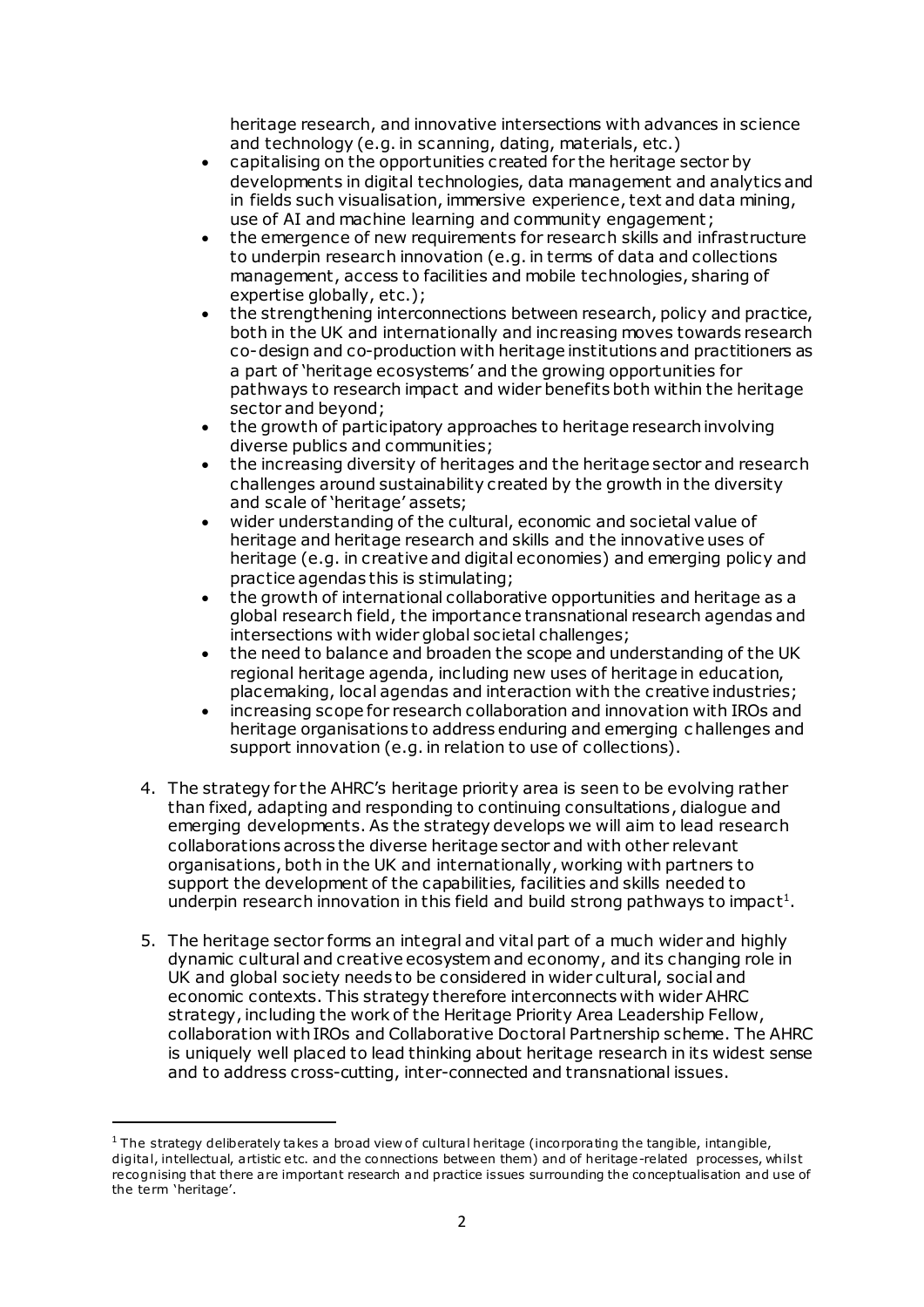# **AHRC's Leadership Role in Heritage Research**

- 6. The AHRC's distinctive contribution to the future of heritage research will build on:
	- the breadth of our research interests in diverse heritages which cut across tangible, intangible, natural, cultural, virtual and digital forms of heritage;
	- our existing diverse portfolio of high quality, collaborative heritage research, training and knowledge exchange activities, reflecting the UK's strong research base and infrastructure, including the wider heritage sector and the research leadership role played by Independent Research Organisations;
	- the range and strengths of our existing partnerships and collaborations within the heritage sector and the impact pathways that that these collaborations with the sector offer both with diverse audiences in the UK and globally, ensuring the widest possible research dissemination and engagement;
	- the transformative impact of AHRC support for collaborative research training and skills development in the heritage sector, including the 274 doctorates funded through the Collaborative Doctoral Partnership scheme since 2013;
	- our capacity to bring together issues around research capabilities, research excellence and innovation, world-leading heritage practice, knowledge exchange and support for research which addresses user needs and has impact;
	- the significant international reach of our activities and our influence;
	- our ability to work in cross-disciplinary ways both across the arts and humanities and with wider fields of social science, science and technology;
	- the unique capacity of the research we support to place 'heritage(s)' within its wider cultural and historic contexts, to contribute to our understanding of its broader cultural and societal value, and to explore connections between heritage and wider cultural ecosystems and creative practices.
- 7. The AHRC has an important role in leading research and policy/practice debates which address fundamental underpinning or cross-cutting heritage research issues. These include (for example):
	- What constitutes 'heritage' and who decides what is 'heritage', how does heritage shape - and how is it shaped by – diverse cultural identities and values, and what contribution does it make to economic development, crosscultural engagement, health and well-being and our visions of the future?
	- How is heritage used to include and exclude certain individuals and groups within socio-cultural collectives, and in what ways can critical approaches to heritage contribute to understanding and intervening in such processes?
	- How can research inform the critical choices that need to be made about what to keep and what not to keep, about the sustainable management of heritage in changing times and to support creativity and innovation in the ways that societies engage with and use heritage, in all its many different forms?
	- What is the role of intangible heritage and its interconnections with tangible and digital heritage- in these debates, given its current under-representation<sup>2</sup> in policy/practice debates in the UK? Indeed are such distinctions between intangible, tangible and digital heritage useful?
	- How are the interactions and inter-connections between different forms of heritages (tangible, digital, intangible, natural/environmental, emerging etc), histories and cultures, changing?
	- How do we 'count', 'value' and 'authenticate' heritages in different cultural contexts?
	- How do heritage practices need to adapt to address challenges such as: contested and forgotten heritages; new interpretations and ways of

1

<sup>2</sup> In addition to not being included in Heritage 2020 or being a focus for the National Heritage Science Forum, the UK is not one of the 161 states that have signed up to the 2003 UN Convention for the Safeguarding of the Intangible Cultural Heritage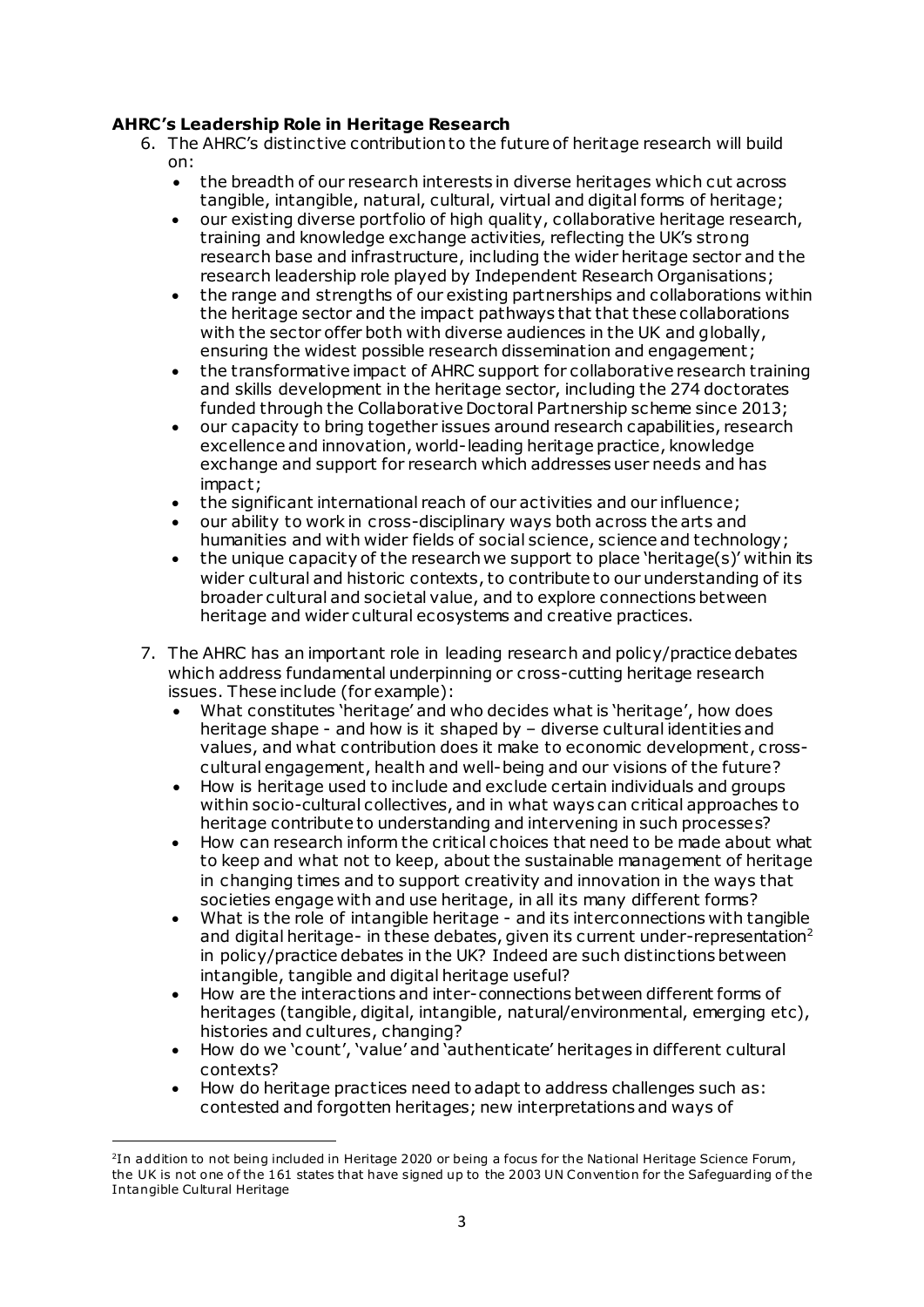representing heritage; changing ownership, rights, roles and responsibilities within and across communities and generations; exploiting the opportunities offered by digital and other technologies and open/big data; uneven distributions of the costs and benefits arising from heritage; and the repurposing and mis-use of heritage.

8. International comparative and collaborative research, and co-design and coproduction approaches with the heritage sector and wider communities, will be important to addressing many of these issues. The AHRC already has international credibility due to its former strategic programme on Science and Heritage and its prominent role in European work in this area and the wide range of international collaborations across the globe within its wider research portfolio , reflecting the international connectedness of the UK research community and heritage organisations.

### **Future Strategic Objectives and Framework**

9. We will deliver the strategy and meet the leadership challenge through four cross-cutting and interconnected strategic objectives. These build on, and complement, the current extensive portfolio of activities, and aim to ensure that this cross-disciplinary field is enriched by engagement with a wide range of perspectives from across arts and humanities research fields, wider crossdisciplinary and cross-national perspectives, collaboration with the heritage sector and engagement with wider non-academic sectors:

## *I) To further develop heritage research as an innovative and broad cross-disciplinary field.*

Three key dimensions to this are:

- i) *strengthening cross-disciplinary links between the arts and humanities and the sciences* (including the social sciences), building in particular on the success of the AHRC/ESPRC Science and Heritage Research Programme and working with other UKRI Councils to support the continuing emergence of Heritage Science as an innovative cross-disciplinary research field, and continuing to provide opportunities for new reciprocal crossdisciplinary engagements (e.g. with the environmental sciences in respect to natural/ environmental heritage, with the social sciences around post-conflict transitions, etc.) which open up new research questions, approaches and applications within the sciences, social sciences and in the arts and humanities;
- ii) *broadening engagement across arts and humanities disciplines in heritage research* to ensure that the heritage research field is able to draw on a wide range of cross-disciplinary expertise from across the arts and humanities and informs and inspires the development of wider arts and humanities research;
- iii) *supporting research innovation and ambition and challenging, critically reflective research,* through both responsive mode provision and through strategic/ thematic or international calls aimed at addressing emerging research challenges, supporting exploratory awards or providing opportunities to bring together diverse and/or international perspectives to discuss contentious research issues.
- *II) To extend collaborations, partnerships, knowledge exchange and pathways to impact in heritage research.*  Three key elements to this are:
	- i) *widening collaborations across the Heritage sector* developing current partnerships and collaborations (e.g. with IROs) and widening these to other key organisations in the heritage sector and wider cultural ecosystems (both in the UK and internationally), ensuring that research agendas are informed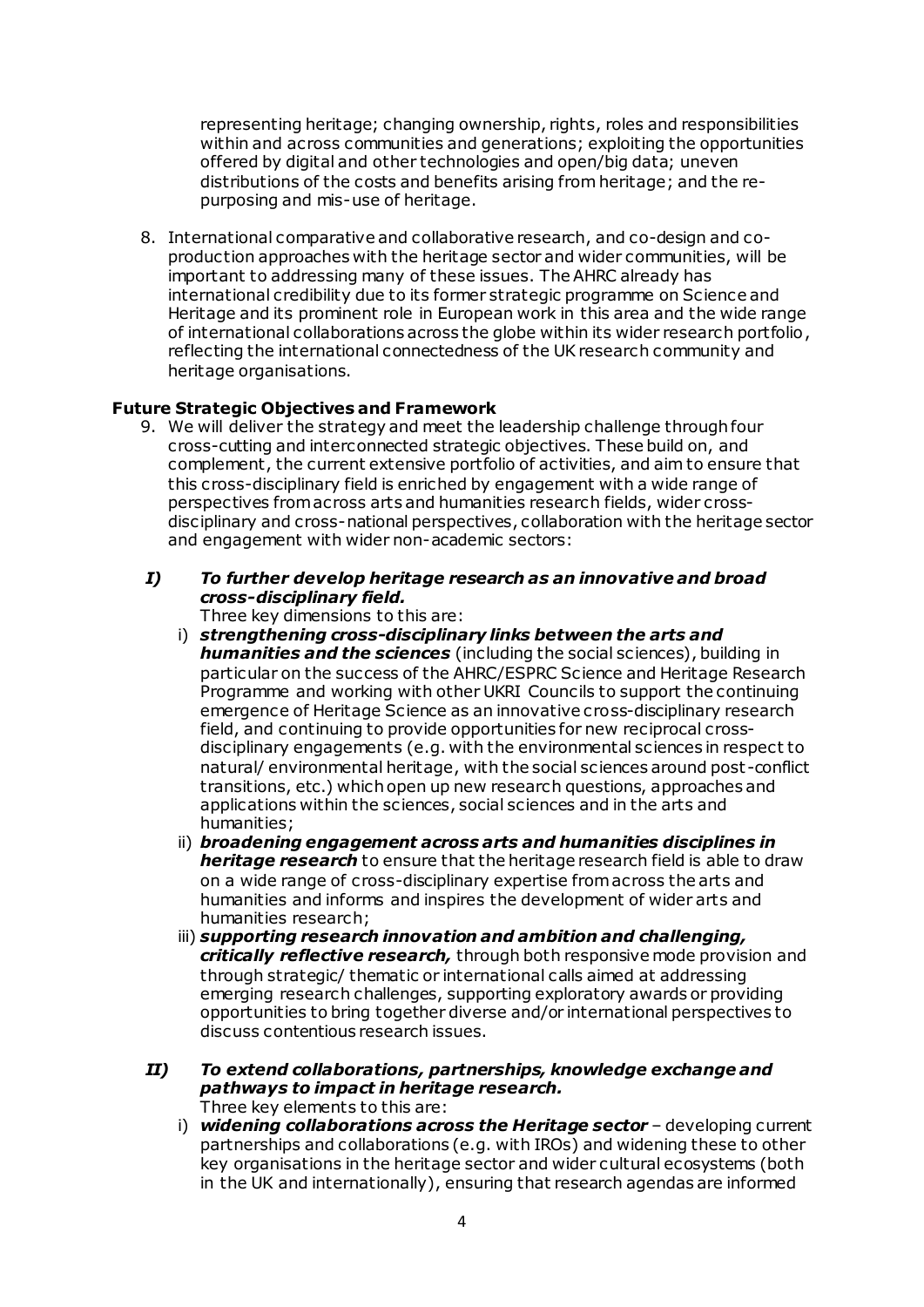by organisational and user needs, exploiting opportunities for knowledge exchange and research co-production with the sector and strengthening pathways to sustainable heritage management and wider societal impact from research;

- ii) *enhancing community and public engagement,* further developing the innovative work under the Connected Communities Programme and other strategic activities and partnerships, including supporting developments in participatory, inclusive, co-production and 'citizen heritage' research approaches with diverse communities and heritages;
- iii) *strengthening knowledge exchange and connectivity beyond the heritage sector –* for example, exploring new connections and pathways to impact with the wider experience, creative, digital and knowledge economies and in local, regional and urban economies and clusters, with public policy, with international development agencies, and with emerging social, health and wellbeing agendas.

### *III) To strengthen global interconnections in heritage research.*  Three key elements to this are:

- i) *extending international collaborations*, building on AHRC's leading role in European and wider international partnerships, including the JPI Cultural Heritage & Global Change, and the strong international connections of UK heritage institutions and IROs, to create opportunities to collaborate and share heritage research expertise and data across national boundaries;
- ii) *developing the potential of heritage research to contribute to addressing global challenges,* exploring the potential for internationally collaborative heritage research to contribute to sustainable global / international development and addressing other challenges such as transitions from conflict, environmental change and disaster response, building on opportunities through the GCRF and Newton Fund, exploiting opportunities for heritage research to support enhanced international cooperation and building the evidence base for the contribution of heritage research to addressing global challenges;
- iii) *exploring global heritages,* facilitating international and cross-cultural research to shed new insights on the changing role of heritage in the context of an more inter-connected world and the increasing mobility of people, ideas, data and artefacts, and exploring intersections with issues such as sense of place, environmental and climate change, identity, cross-cultural communication, inclusion and cultural diversity;

#### **IV)** *To enhance research capability for heritage research* **as a crossdisciplinary** *and collaborative field of enquiry*. Three key elements to this are:

- i) *supporting the development of people and skills***,** building on current collaborative training schemes, including the CDP scheme, and recognising the value that heritage organisations, collections and environments can provide in supporting the development of skilled researchers, addressing strategically important areas of national capability including at both doctoral and early career researcher level, and developing capability for collaborative, co-produced, cross-disciplinary and /or cross-national heritage research;
- *ii)* collaboration with heritage organisations and IROs to promote increased *recognition of heritage collections, data and related expertise and equipment as important components of the national research infrastructure;*
- iii) *exploiting the research potential of access to technologies, tools, collections, data and facilities***,** building on past capital funding initiatives to develop long-term sustainable research use of heritage assets, technologies, collections (both digital and non-digital), data, objects, sites,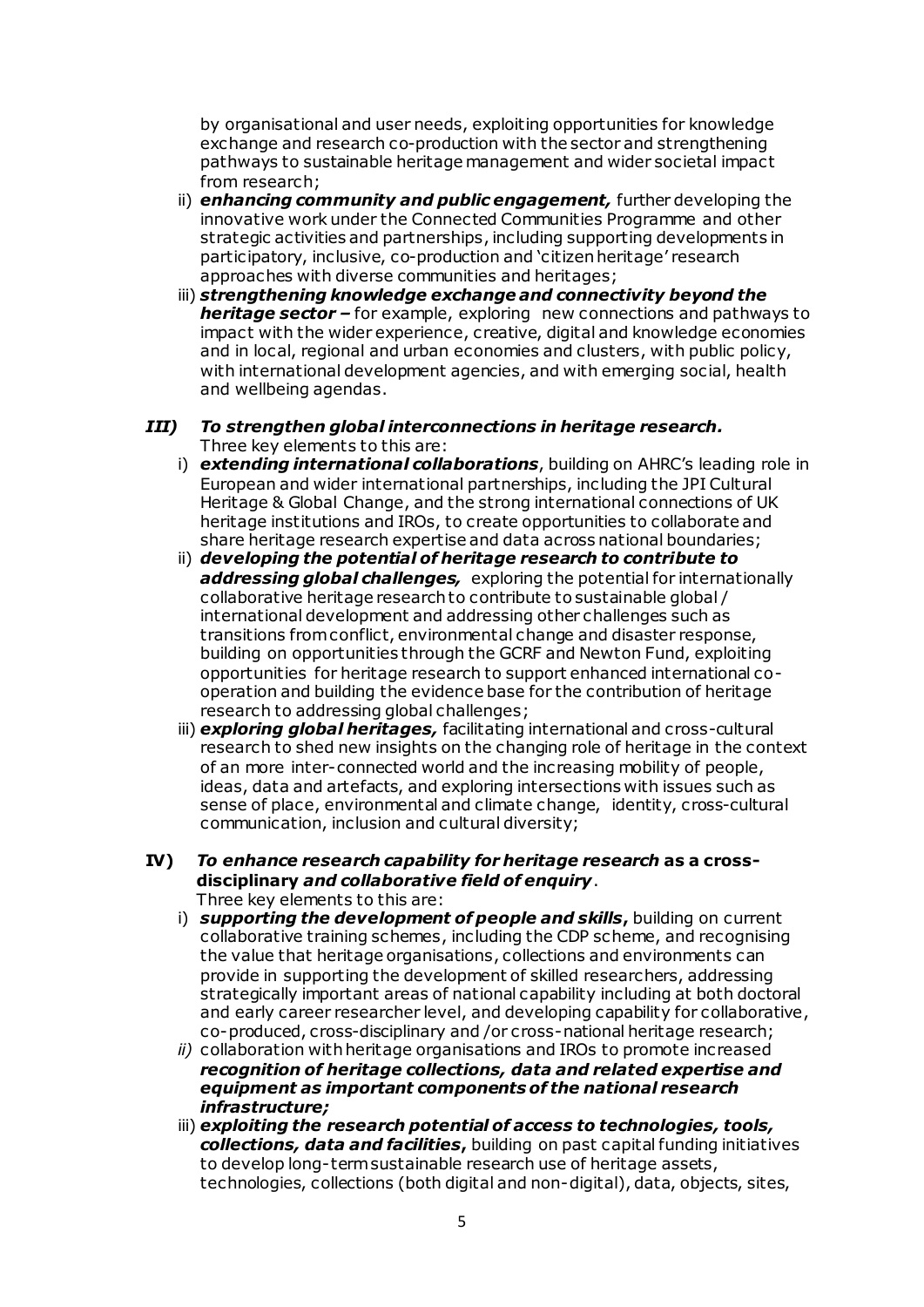and facilities with the potential to transform cross-disciplinary and collaborative heritage research (in the UK and internationally), and building the research skills, collaborations and capabilities needed to exploit the research potential they offer.

10.The range of these four areas is designed to allow for the full scope of arts and humanities research to contribute while also underlining the distinctive place of the AHRC in terms of skills and training; access and support for research leadership and sharing of best practice; and the AHRC's capacity to take an overview of the sector's complexity and act as a partner of choice for key collaborators.

### **Key Research Areas**

- 11.Drawing on the EU Cultural Heritage Joint Programming Initiative's Strategic Research Agenda, emerging agendas in the heritage sector (e.g. Heritage 2020), The work of AHRC's Heritage Priority Area Leadership Fellow and consultations within the sector the following broad and inter-connected research themes are emerging as key areas of opportunity for arts and humanities heritage research:
	- i. **Values and Heritages**  e.g.: what counts as natural and cultural heritage, how is it chosen, how does this change in increasingly diverse/plural societies, how does it shape identities, how and when are different types of heritage recognised, experienced, embraced, contested, represented or ignored? How is heritage instrumentalised and what are the consequences of this? How does the way societies represent their heritage respond to shifting interpretations of the past and how does heritage influence identity formation and the way in which we learn about and perceive the past and different cultures? What role does heritage play in areas such as cross-cultural engagement, education, faith, popular culture, social cohesion, sense of place, physical & mental health and well-being? How do different cultures value and represent their heritage and how do cross-cultural engagements affect these values and representations? How, if at all, should changing societal and cultural values towards specific heritages, what they represent and their significance be taken into account in the management of those heritages? How is the value of heritage distributed – whose heritage is excluded? How do we value heritage (and measure / evaluate / build the evidence base for, that value)? What are the impacts of the loss of heritage?
	- ii. **Community and Public Engagement, Inclusion and Diverse Heritages** – e.g.: how, why and with what results do people engage with their heritage (and the heritage of others) and why does it matter to them? Whose voices get heard in decisions about heritage management and about what diverse or 'at risk' heritages are conserved for the future? How can academic research be better connected with public heritage activities ('citizen history and heritage') and how can this contribute to better understanding of processes such as commemoration? What is the role of heritage in the formal and informal learning process at all stages of life? How can research most effectively inform the ways that collections and heritage are used in public settings so as to enable the most effective public dialogue, learning and knowledge exchange? How can heritage organisations, sites, exhibitions and collections support enhanced translation of, and public engagement with, arts and humanities research? How can research and practice-based innovation and learning in respect to effective engagement with diverse communities and publics be shared effectively within and beyond the heritage sector and translated between different contexts? What new forms of, and opportunities for, engagement with heritage are emerging (e.g. sensory heritage, heritage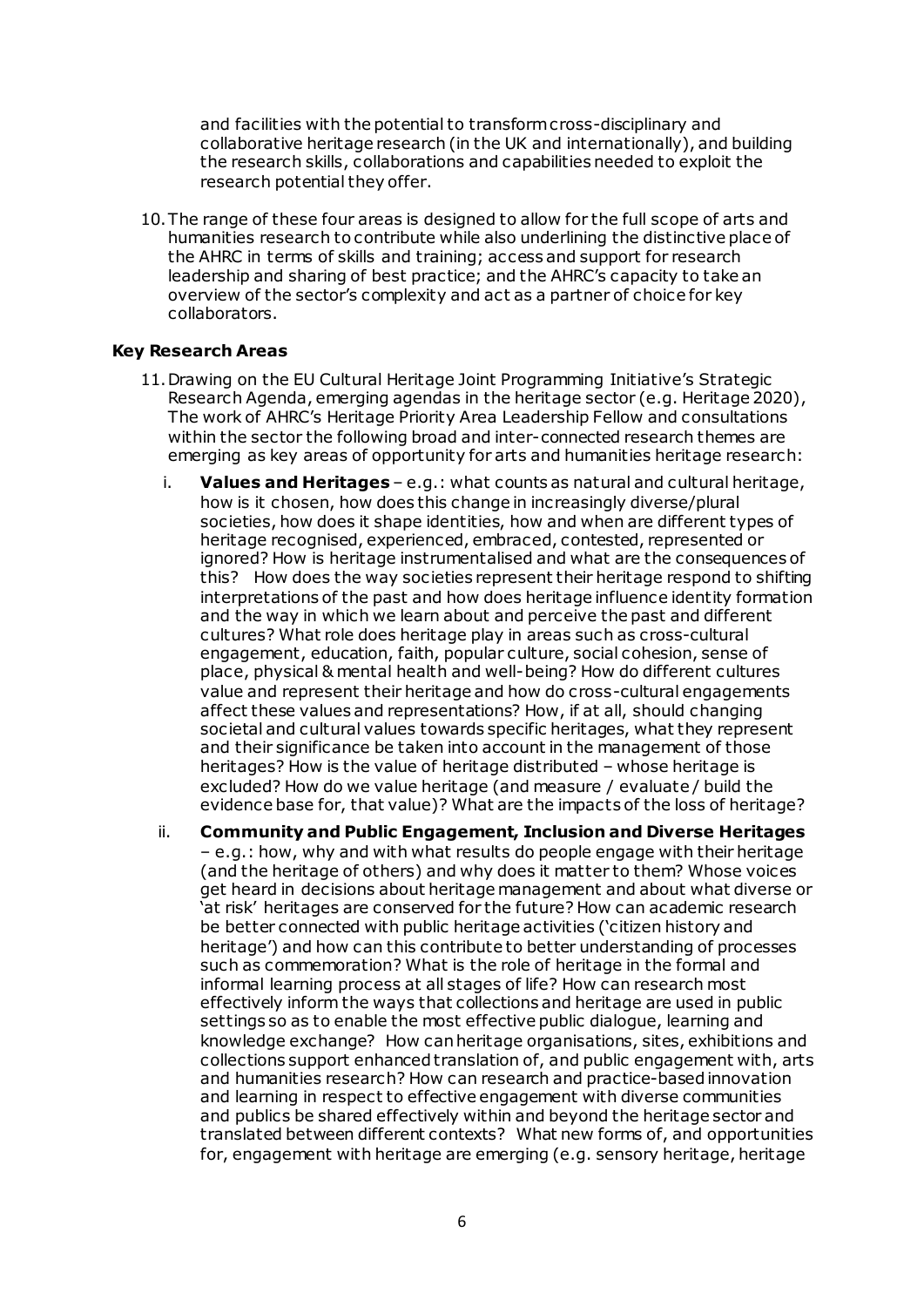gamification) and how will people engage with heritage in the future (e.g. immersive technologies)?

- iii. **Sustainable Management of Heritages** e.g.: are the paradigms of heritage protection that have served us well in the past fit to respond to the challenges of the future? What new paradigms are emerging for managing / curating/ governing / making decisions about /engaging with/ safeguarding/ adapting heritage or dealing better with the potential loss of heritage in a rapidly changing world? How does heritage management need to adapt in the face of pressures such as those from infrastructure and urban development, more mobile populations and environmental change? What can we learn from sharing sustainable practices and data across national, organisational, sectoral and other boundaries? What new challenges are emerging in relation to sustainable heritage management in the digital / information age (e.g. born-digital heritages, impacts on management of analogue collections)? Can community engagement lead to more sustainable management of heritage (crowd sourcing, owners, volunteering, philanthropy, etc.)? What is the relationship between natural and cultural heritages? Can an ecosystem approach for be adopted for managing heritage? How can environments, climates, landscapes, places and spaces that people use be sustained, while respecting historical integrity /taking into account changing societal needs? Can more integrated approaches be adopted which reflect diverse needs and pressures and which also factor in responsibilities to future generations?
- iv. **Future Heritages, New Uses/Re-Use of Heritages and Exploiting the potential of Digital and other Technologies**– e.g.: how can heritage be used as a resource for cultural, social and economic wellbeing, beyond tourism and conservation? Can heritage help us to imagine and shape different futures for society? How can we identify, and conserve, the emergent heritages that will be of value to future generations? How can we support innovative uses of tangible and intangible heritage, heritage skills (e.g. crafts)? How can digital and other technologies create new opportunities for using heritage for example through new creative content or immersive experiences? How might the emergence of big data innovation support new ways of using heritage collections, archives data and assets? How do we ensure that new technologies do not reinforce existing biases and inequalities? What can heritage learn from experience in other domains (e.g. environmental protection, recycling) and what wider applicability might heritage methods and approaches (e.g. forensic archaeology and linguistics) have for wider society? How might heritage resources (e.g. archives, collections, objects, sites, historic buildings) and institutions be transformed by opening up new forms of use, and how they are to be resourced, managed and made sustainable? How does heritage fit into wider debates around open access, ownership and exploitation of data?
- v. **Intangible, Emerging, Hidden and Contested Heritages –** e.g.: how might emerging forms of future heritage be identified more effectively? How are new heritage discoveries reshaping understandings of the past and of other heritages and their significance? How might intangible heritages be more sustainably conserved and exploited in the future? How can arts and humanities research contribute to processes which uncover 'hidden' heritages, rediscover 'lost' heritages, make greater use of under-explored or reserve collections, understand 'entangled' heritages and/or enable the revaluation and re-interpretation of under-valued heritages? What new challenges, opportunities and conflicts do emerging and intangible heritages raise for heritage management and organisations? How can we better understand the interconnections and inter-dependencies between tangible,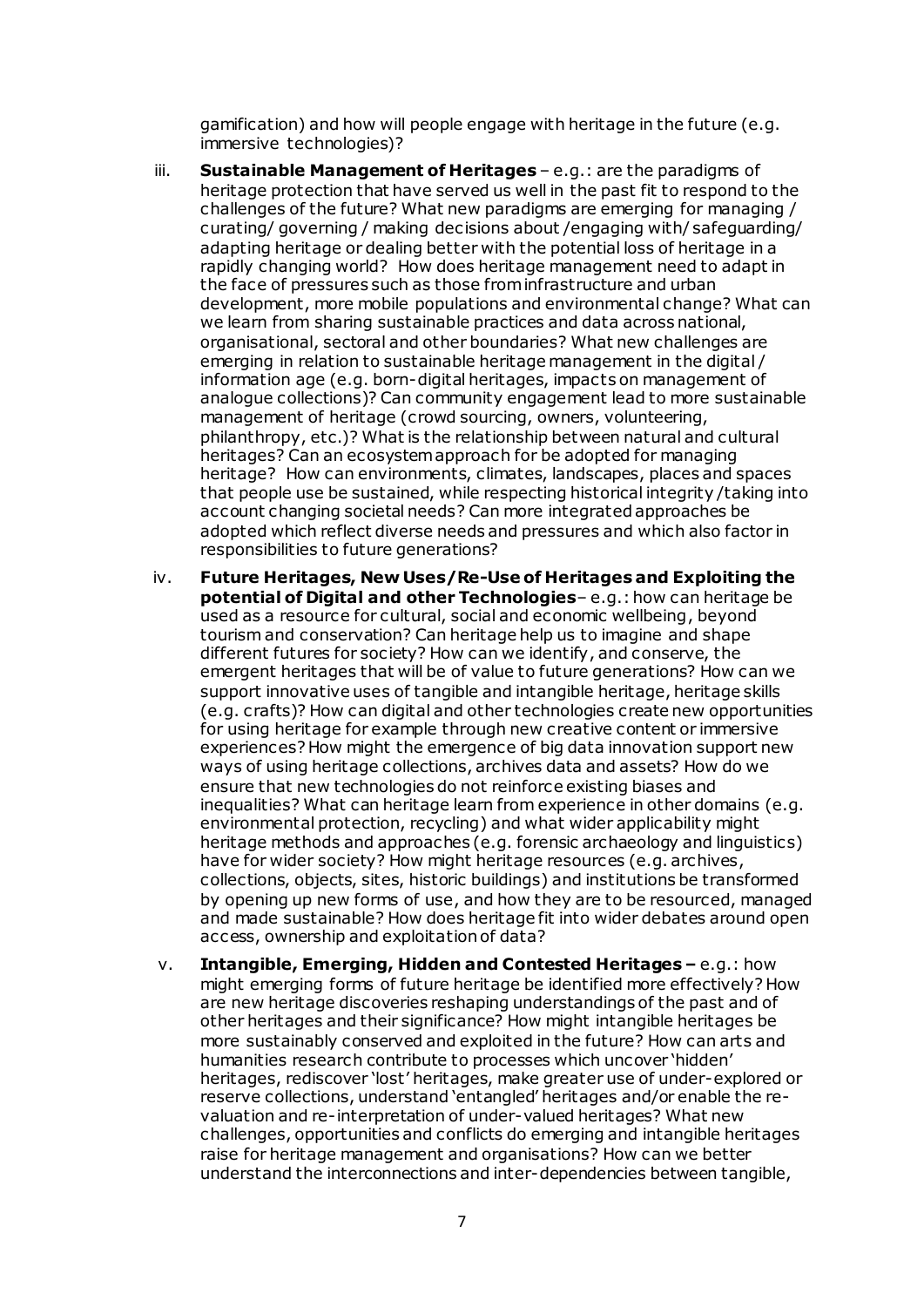intangible, natural, cultural, virtual and digital heritages and are such distinctions between forms of heritage useful? In the context of increasingly diverse forms of heritage, how can research inform the priorities and decisions made by heritage practitioners for example about what to collect and preserve (including contemporary collecting) and what not to preserve?

- vi. **Changing Heritage Economies –** e.g.: how can research further enrich heritage experiences and encounters and enhance the contribution of heritage to the growth of the experience economy? How can we better realise the potential for inter-disciplinary and collaborative heritage research to inspire creativity and innovation which contributes to the creative economy? How can we better understand the role that heritage plays in cultural ecosystems and clusters, place-making, infrastructure developments and local, rural, urban and regional economic development and to the digital economy? What new opportunities and challenges do emerging forms of heritage raise for future heritage economies? What new economic models might emerge for heritage 'ownership', curation, collaborative working and copyright/ intellectual property? How might heritage research exploit wider economic opportunities, for example in international markets or emerging fields of technology (for instance around Open/Big Data, or the Internet of Things)?
- vii. **Heritage, Contested Pasts and Conflict** e.g.: how can research inform the management of heritages at risk from conflict/ fragile or aid 'recovery' from the loss of heritage? What role does illegal trade in heritage artefacts, or the use or destruction of heritage play in conflict contexts? How is heritage 'appropriated' or exploited in the perpetuation or prosecution of conflict? What role can heritage management and commemorative processes play in post-conflict peacebuilding and reconciliation processes? How should public engagement with 'contested heritage' or heritage relating to 'difficult pasts' be managed? How can we better understand the relationship between heritage and identity and the ethics of engagement with heritage and issues of social justice, inter-generational learning and coming to terms with the loss of heritage? Can community engagement with diverse heritages support inclusion and positive inter-cultural dynamics and post-conflict reconciliation?
- viii. **Global Heritages, International Development and Global Challenges–** e.g.: How can heritage economies contribute to international development and the UN Sustainable Development Goals and/or to the development of aid and humanitarian strategies or 'cultural diplomacy'? How can research inform approaches to addressing the challenges for heritage created by international development, globalisation, rapid urbanisation, climate change and high mobility? Can critical heritage research play a role in facilitating tri-sectoral partnerships/collaborative governance in pursuit of tackling global challenges? How can research help uncover and address differences between local, regional and international cultural values relating to heritages? What role does heritage play in the wellbeing of diasporic and displaced communities? How might issues of international justice, legacies of the past and displaced heritages be addressed in the future? What approaches are most effective in unlocking the potential of new heritage discoveries and uncovering hidden cultural heritages to contribute to international development? How can better management of heritage in post-conflict contexts contribute to international development? How might heritage tourism be sustainably developed? How might local community engagement in the management of heritage in diverse development contexts develop in the future? How could heritage assets, including heritage skills and knowledges, heritage organisations and minority heritages, be sustainably developed to support international development?